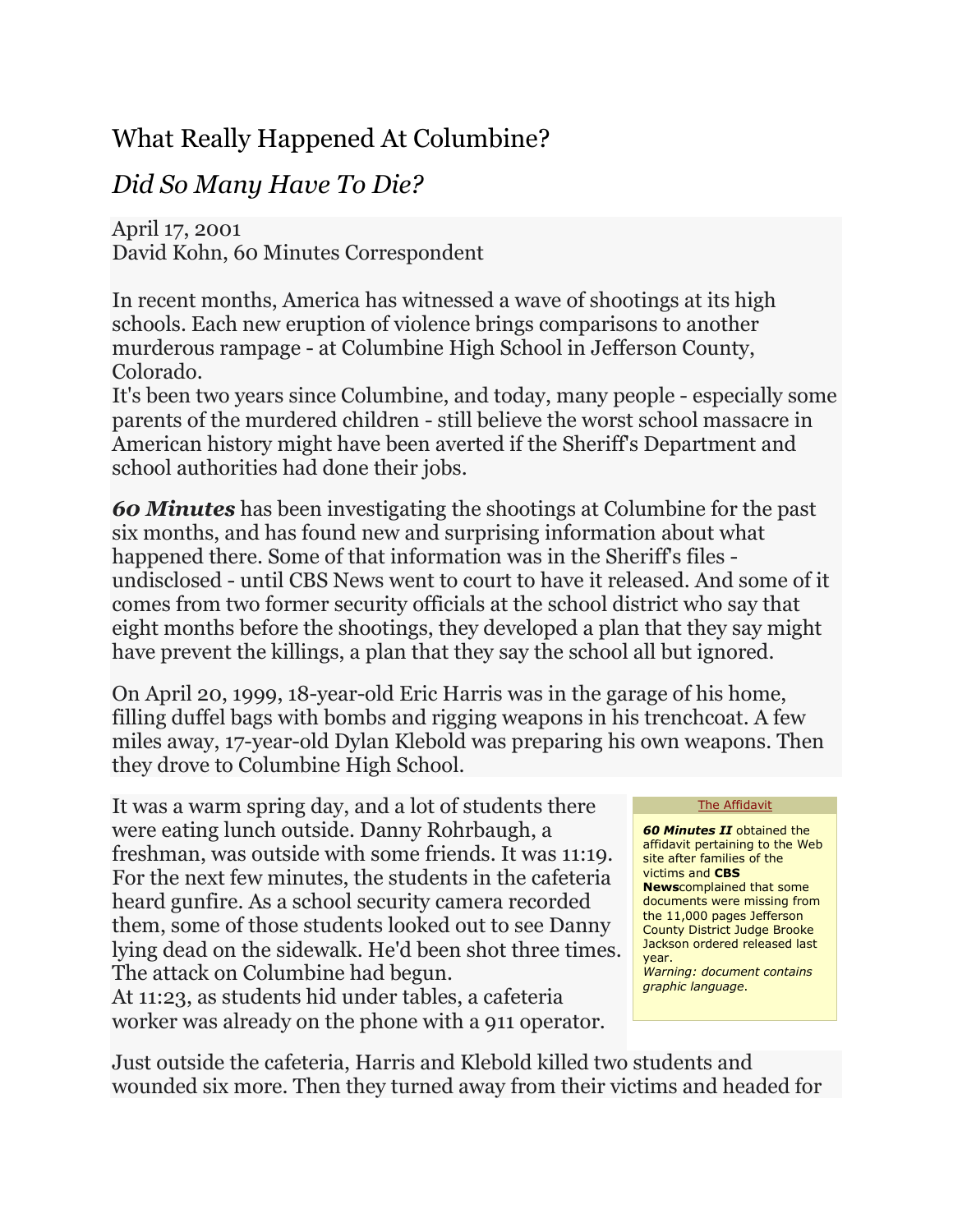the school's wst entrance. As the gunmen headed into the school, business teacher and coach Dave Sanders rushed through the cafeteria, telling the remaining students to stay down, then headed upstairs to help others. As he turned a corner, he was shot.

"He just had a great heart for kids," says Rich Long, his friend and fellow teacher. Bleeding heavily, Sanders staggered into a science room.

Art teacher Patty Nielson was on hall duty just inside the west doors when she saw Eric Harris. She ran inside and called 911. The dispatcher told her that help was on the way.

Police were at the school right away. Within five minutes of the first shots fired, the sheriff's deputy assigned to work at the school was in the west parking lot. He exchanged gunfire with Harris who retreated into the school. That deputy was soon joined by six other policemen who took positions around the building. None of them entered the school, where Harris and Klebold were heading toward the library, shooting in the halls and throwing bombs into the cafeteria below. They walked into the library and began shooting students.

Among those killed there was Sophomore Kelly Fleming. Her parents, Don and DeeDee, say that the police should have entered the school earlier.

"There was no one in that school that had a gun other than the two killers," says DeeDee. "And no one pursued them. No one tried to engage them."

"For almost 20 minutes she waited. Twenty minutes, that's a long time for someone to have the opportunity to come in and make a difference."

The Jefferson County Sheriff's Office declined to speak with us, but in a letter, Sheriff John Stone described the Columbine attack as a "unique set of circumstances, the magnitude of which no one had dealt with before." He also cited some of the obstacles that kept his men from entering the building right away - including bombs, booby traps, and a lack of information about how many gunmen were in the school.

Other parents are also angry. "They're listening to kids getting shot and murdered inside the library over a 911 call and their job is to protect people," says Bruce Beck, the stepfather of Lauren Townsend, another student who was killed in the library.

In his letter, Sheriff Stone said that by taking positions around the building and waiting for SWAT teams to arrive, his officers were doing what they were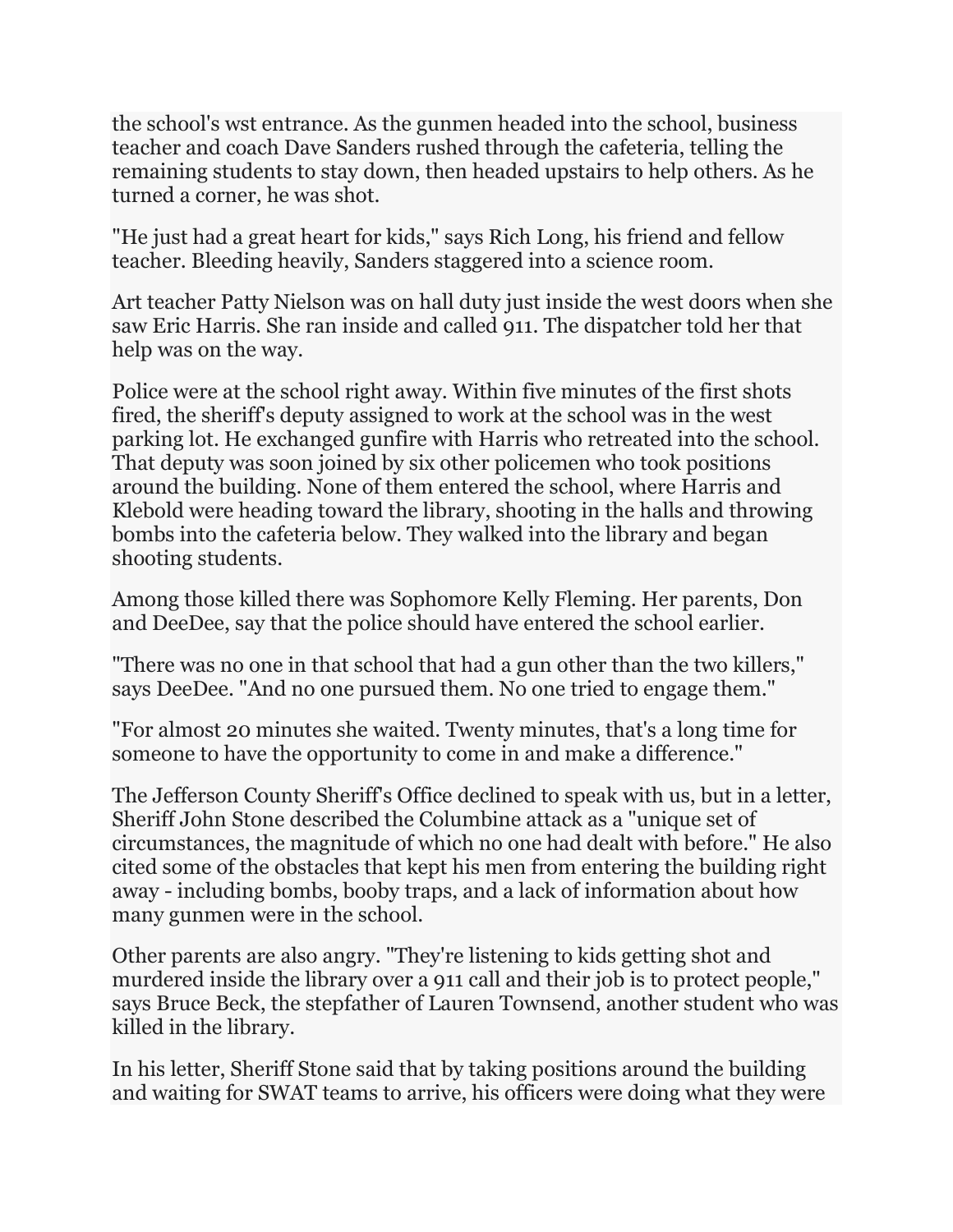trained to do. He said his officers "responded quickly, returned fire, deployed appropriately and safely extracted hundreds of trapped and terrified students and teachers." He also asked us to talk to Larry Glick, who directs a national organization that trains SWAT teams.

"They believed that they really had six to eight armed individuals inside there," says Glick of the police outside the school. "And if you're in those shoes of those officers, they felt that it was more reasonable to wait until additional personnel responded to move in."

Harris and Klebold then left the library and walked downstairs to the school commons. They were in no hurry. Harris stopped for a drink of water. Klebold wandered through the cafeteria, then lobbed a pipe bomb toward the window. It started a fire that could be seen by police officers outside the school.

When student Evan Todd came out of the school, he told police that there were wounded students in the school. He even told them how he had come out of the school. But no policeman went in that door, the shortest route to the library and to the science room, where Dave Sanders lay wounded. When Todd came out that door, there were at least 20 police officers surrounding the school. But by the time the first SWAT team was assembled and geared up to enter the building, it was 12:06 - 47 minutes after the shooting had begun. That SWAT team entered on the side of the building farthest from Dave Sanders, and from the library, where some survivors lay hidden among the dead.

By the time Klebold and Harris committed suicide at 12:08, at least 75 police officers were surrounding Columbine High School. The first SWAT team had been in the building only two minutes. It would be nearly three hours before they would know the gunmen were dead. As the day wore on, hundreds of police and rescue workers responded to the Jefferson County Sheriff's Department's call for help at Columbine High. Throughout the day, nearly a thousand police officers and rescue personnel from 47 agencies arrived at the scene. Many of those officers spent the entire day with nothing to do, waiting for an assignment from commanders on the scene.

While the crowd of reporters and worried parents grew outside the school, students and teachers in Science Room Three struggled to get help for teacher Dave Sanders, who had been bleeding profusely since he was shot at 11:26.

Melanie Poleshook, a sophomore, was in the room with him. "There seemed like there was a lot of officers walking around outside with nothing to do," she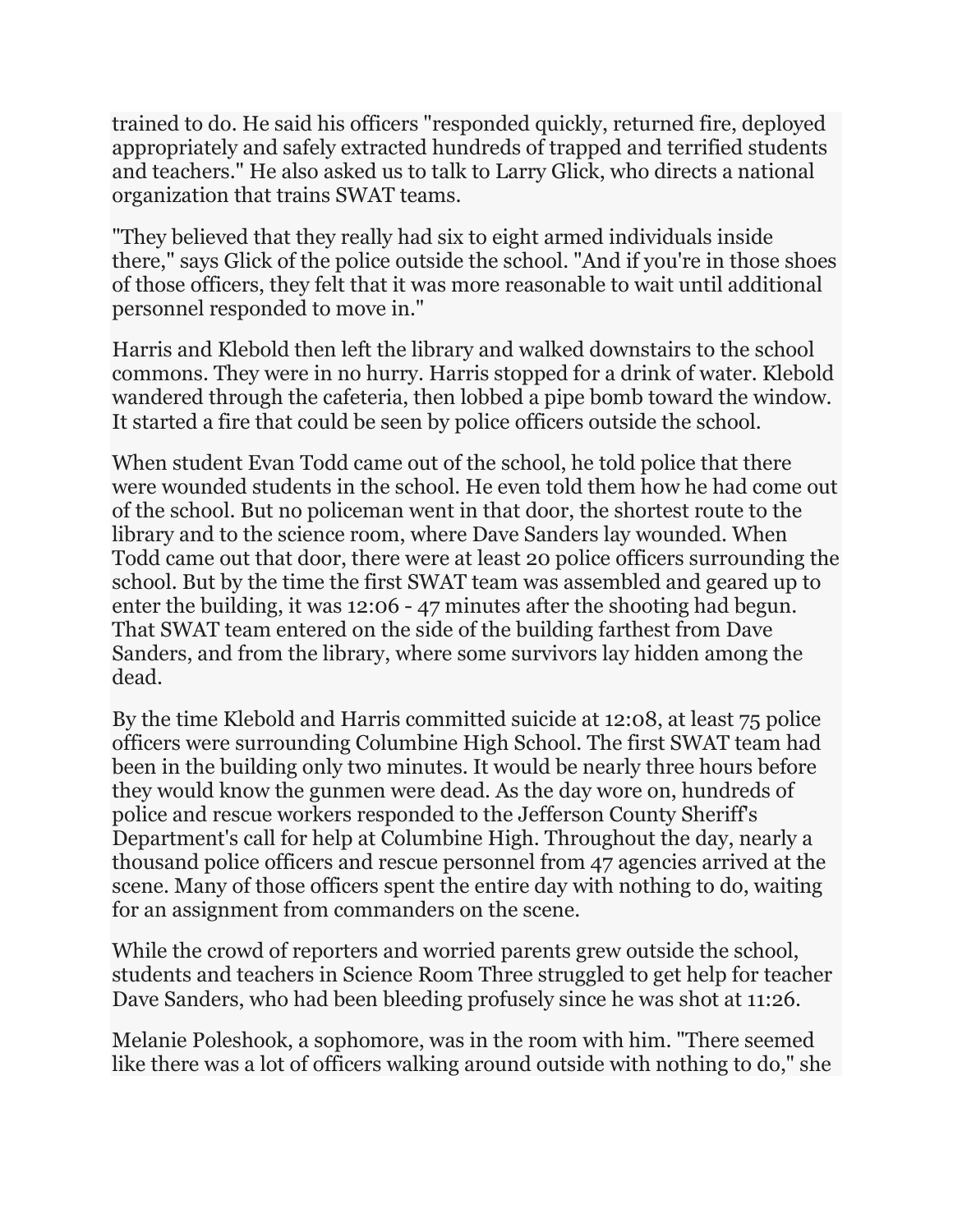says. "And I don't know why they couldn't have sent maybe a few more people directly to come to our room."

Just before noon, Mike Rotole put a sign in the window. It said, "One bleeding to death." The Jefferson County Sheriff's command post was well aware of Dave Sanders' condition and where he was. Since 11:42, a teacher in the room with Sanders had been on the phone with operators at Sheriff's headquarters. And once Mike Rotole put the sign in the classroom window, radio calls started coming from officers urging the command post to rescue him.

At 1:10 PM - nearly two hours after the first shots were fired - a SWAT team finally entered the west side of the school building, where injured victims were waiting for help. Immediately they faced a maze of flooded rooms, fire alarms, and smoke. But worse than that, according to members of that SWAT team who asked not to be named, the command post never told them there were injured victims in te library or the science rooms.

At the same time, police dispatchers were telling the teachers and students with Dave Sanders that help was on the way.

"They'd say "Oh we'll be here in like 20 minutes,'" says Mike Rotole, a student who was in the room with Sanders. "So we'd, you know, get ready and lay there. And then no one would come." Rotole says this went on for three hours. Sanders was conscious almost the entire time.

As Dave Sanders lay bleeding, SWAT officers directly below him were evacuating classrooms full of children stranded on the first floor. Then they had to escort those children out of the cafeteria, past the dead bodies of their classmates, and on to safety.

Larry Glick, an expert on SWAT tactics, says it was required procedure at that time for SWAT officers to clear each room before moving on to the next.

For two and a half hours, the first SWAT team cleared classrooms on the side of the school farthest from where most of the shooting had taken place. A second team evacuated students and staff from the rooms around the cafeteria. When the Sheriff's command post finally told that SWAT team to look for Dave Sanders - they didn't know where to go.

SWAT officers finally reached Dave Sanders in Science Room Three at 2:42 more than three hours after he'd been shot. They evacuated the kids right away, but held Sanders there to wait for a paramedic. That paramedic didn't arrive for another 42 minutes.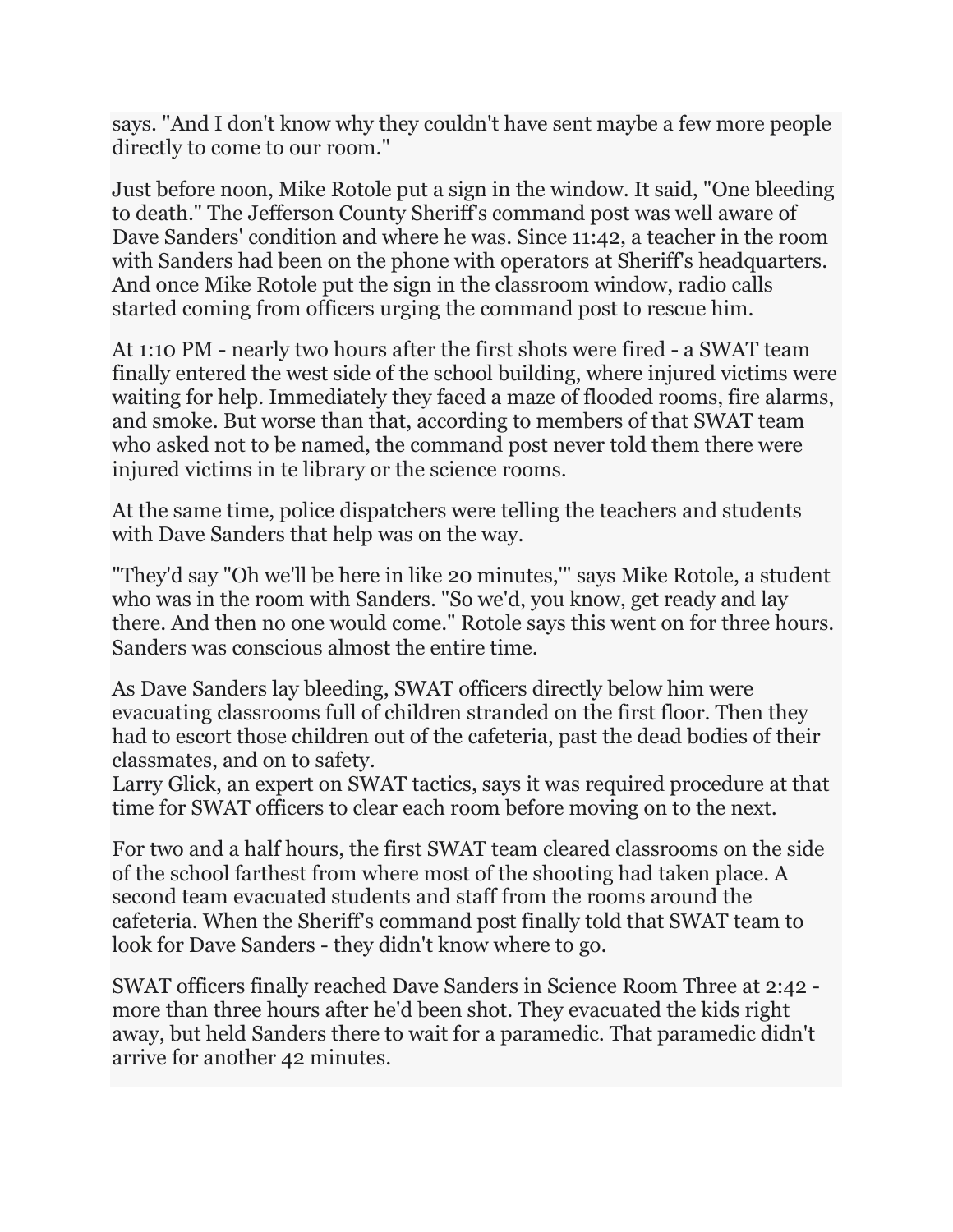"We said 'Well can we carry him out, you know, let us carry him out,'" Rotole says. "And they said 'No, we need to get you out safely. And there's paramedics on the way right now.'"

But by the time a paramedic finally got to Dave Sanders, at 3:24, he was already dead. Sanders was the last of 15 people to die at Columbine that day. Twenty-three wounded were taken to hospitals. Six had brain or spinal injuries. Several nearly bled to death. Doctors at six hospitals worked on wounded children all through the night, and saved every one of them.

## **Did authorities miss red flags that might have helped them avoid the tragedy? Read Part II**

Part II-

Columbine: Were There Warning Signs?

*Should School Officials Have Known?*

April 17, 2001

David Kohn, 60 Minutes Correspondent

A year before the attack, Joe Schallmoser and Howard Cornell were worried that Columbine was just the kind of place where a school shooting might happen. They were in charge of security for the school district that included Columbine. After the shootings in Paducah, Ky., and Jonesboro, Ark., they were afraid that one of their schools might be next.

In August of '98 - a full eight months before the attack on Columbine - Cornell and Schallmoser wrote a security plan that required school officials to notify and meet with parents and law enforcement officers as soon as they learned of "a threat by any student" to "commit any act of violence." They say Columbine didn't follow the plan.

When Cornell and Schalmoser presented their plan to Columbine, the school had already been alerted that one of its juniors, Eric Harris, might be dangerous. At night, Harris and his friend Dylan Klebold had been building an arsenal and making plans to use it - plans that Harris wrote about on the Internet, on his Web site.

In 1998, Brooks Brown was a junior at Columbine. That March, he found his name on Harris' Web site. Harris was threatening to kill him.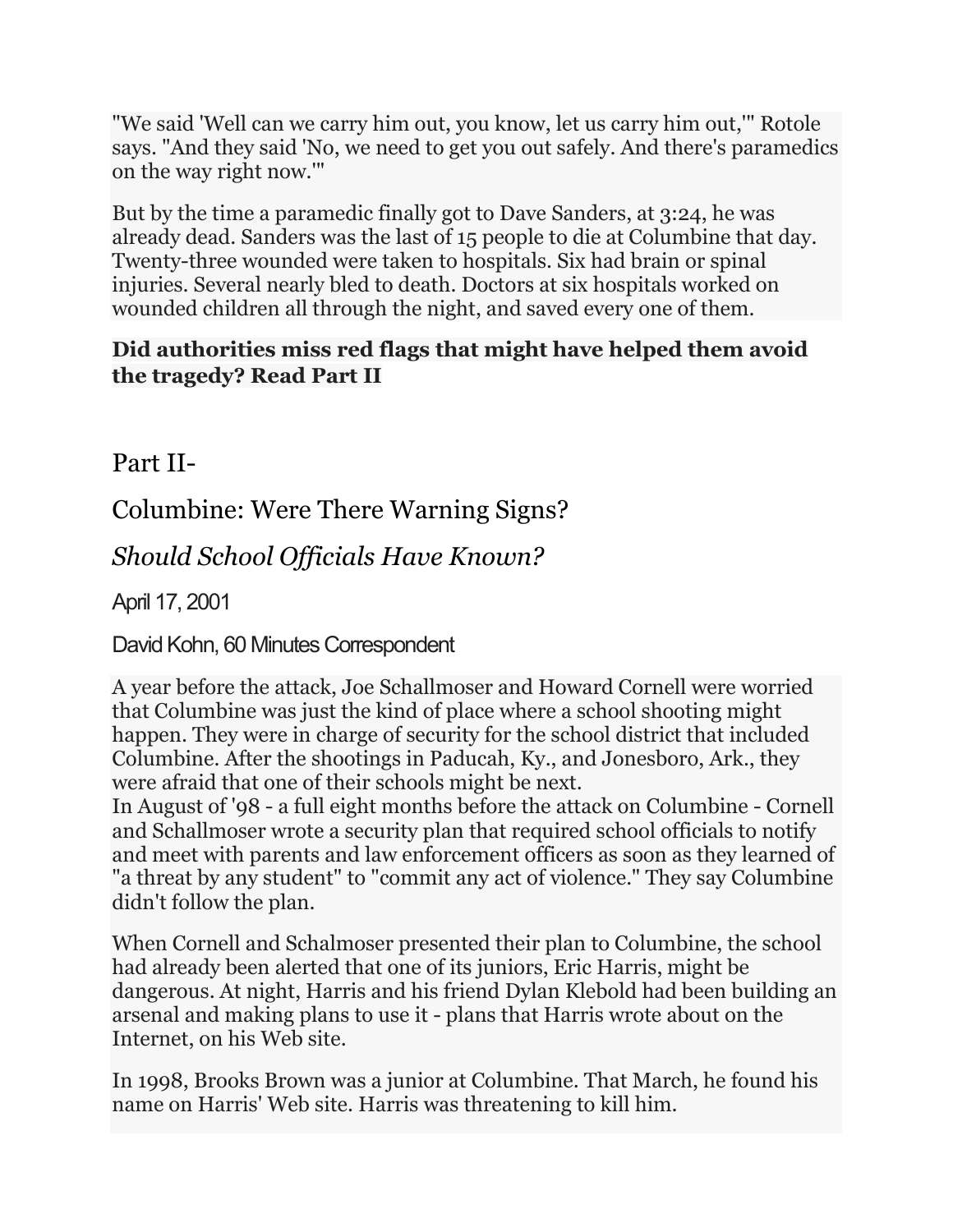"When I first saw the Web pages, I was utterly blown away," Brown says. "He's not saying that he's gonna beat me up, he's saying he wants to blow me up and he's talking about how he's making the pipe bombs to do it with."

Brooks' parents, Randy and Judy Brown, say they were horrified by the Web site and frightened of Harris, who lived nearby. They decided to take pages from the site to the Jefferson County Sheriff's Office, where an investigator told them that Harris already had a criminal file. He and Dylan Klebold were on a form of probation, for breaking into a van and stealing equipment.

"I was utterly dumbfounded that they did nothing with the Web pages," says Brooks Brown. "Eric was saying

## [The Affidavit](http://cbsnews.com/htdocs/pdf/colombine_affidavit.pdf)

*60 Minutes II* obtained the affidavit pertaining to the Web site after families of the victims and **CBS News**complained that some documents were missing from the 11,000 pages Jefferson County District Judge Brooke Jackson ordered released last year. *Warning: document contains graphic language*.

how he was gonna blow people up. 'Hey, I'm making pipe bombs. I'e got the designs for them on my Web site. I'm gonna kill these people. Here's why.' That's a level beyond making a joke."

At first, the sheriff's department denied its investigators had even met with the Browns in person. But we obtained this police paperwork, showing those investigators not only "met with Mrs. Judy Brown," but then worked on a warrant to search Eric Harris' home. Even more surprising, one document shows a sheriff's deputy found "a pipe bomb… consistent with the devices" Harris described on his site. But the sheriff's department never searched - or even visited-the Harris home. It was April of '98 - a full year before the Columbine massacre.

"People are covering up everything that went wrong and I want those lessons out there," says Judy Brown. "They're doing studies, they're getting profiles. Everybody's trying to get programs going and what we can do. Well guess what? All the signs were there. You know what the lessons are? Do your job."

After their meeting with the Browns, sheriff's deputies did warn administrators at Columbine that Eric Harris might be making pipe bombs. But according to a school district official, Sally Blanchard, the school had no reason to look into the matter further.

"The deans were told that there was an investigation under way," says Blanchard. "That they weren't to do anything. That it was informational on their part, only. So they actually took no action because certainly they wouldn't have wanted to interfere with an ongoing investigation."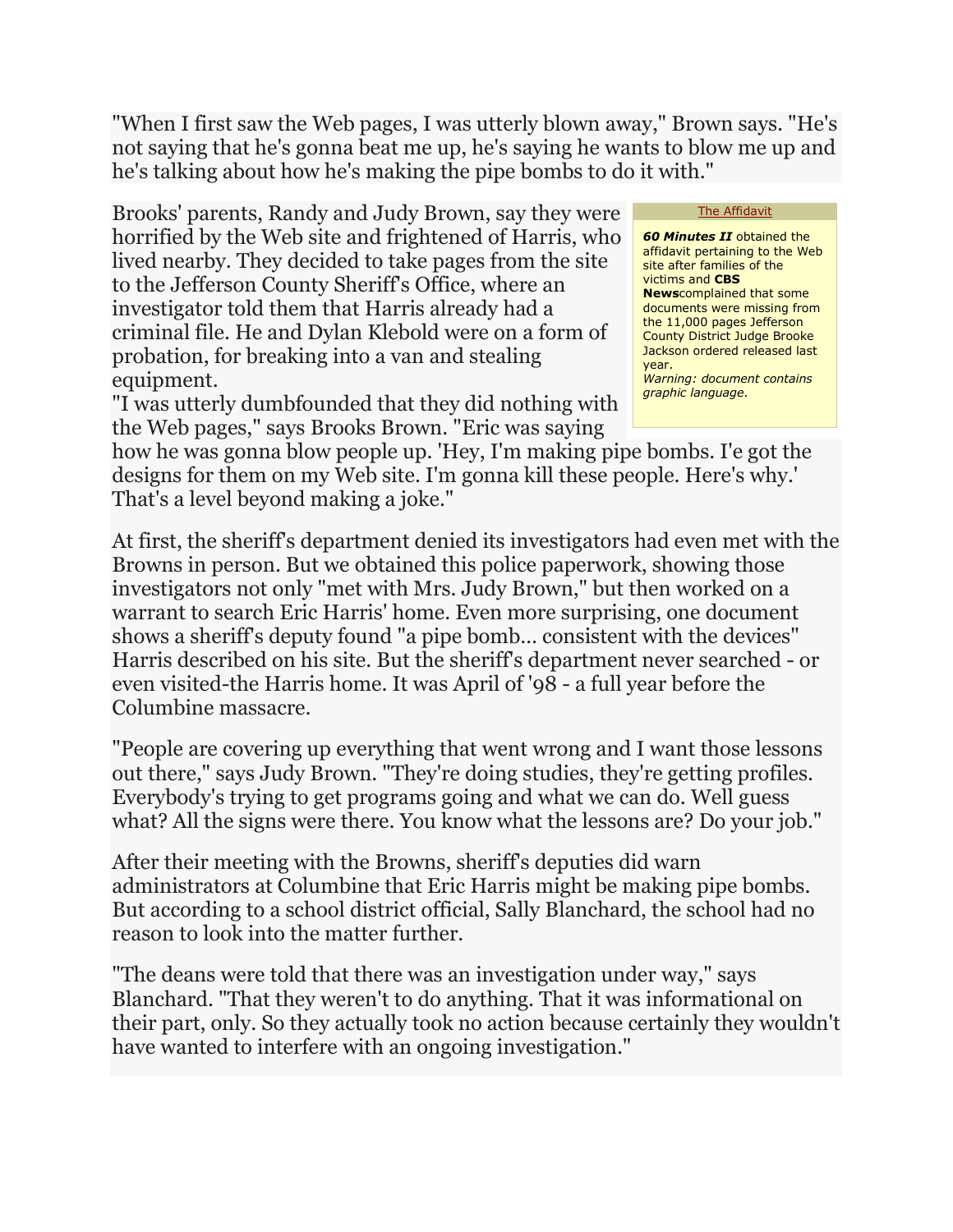Columbine's administrators admit that didn't include speaking to his teachers, family, or friends about him. One of those friends, Nate Dykeman, says that Harris and Klebold were showing off their weapons to people, long before they attacked Columbine. One day at Harris' house, Dykeman says, Harris showed him a pipe bomb.

Devon Adams was a sophomore at Columbine in 1998, when she found her name on Harris' Web site - on his hit list. She says that she told an assistant principal at Columbine that Harris had threatened her. The assistant principal now denies that Adams ever spoke to her about Harris. By that time, Klebold and Harris had already bought a rifle, a semiautomatic pistol and two sawedoff shotguns.

According to Dykeman, Harris and Klebold also made video tapes of themselves shooting their guns and played them in school. School district officials say because of pending lawsuits they cannot disclose whether any teacher saw videotapes of Harris and Klebold's guns.

Says Blanchard: "What people saw in the school were that these two were going to classes every day, they had friends, they were turning in assignments, they were working towards higher grades in their classes, they were planning the future."

In February of '99, Dylan Klebold turned in a story he wrote about an assassin in a black trench coat who shoots down students and bombs the city. "The man unloadeone of the pistols across the fronts of [the] four innocents," Klebold wrote. "The…streetlights caused a visible reflection off of the droplets of blood…I understood his actions."

Klebold's teacher later called it "the most vicious story she'd ever read," and voiced her concerns about it to Klebold's parents and his school counselor. But no school official ever looked into the matter, and it ended there. It was two months before the shootings.

According to Howard Cornell, that story gave Columbine's administrators yet another opportunity to head off Klebold and Harris - and yet again, they missed it.

In a letter, school district officials said that Cornell and Schallmoser's plan applied only "when a district employee 'becomes aware of a student who threatens to kill someone" - a standard they say didn't apply to Harris or Klebold.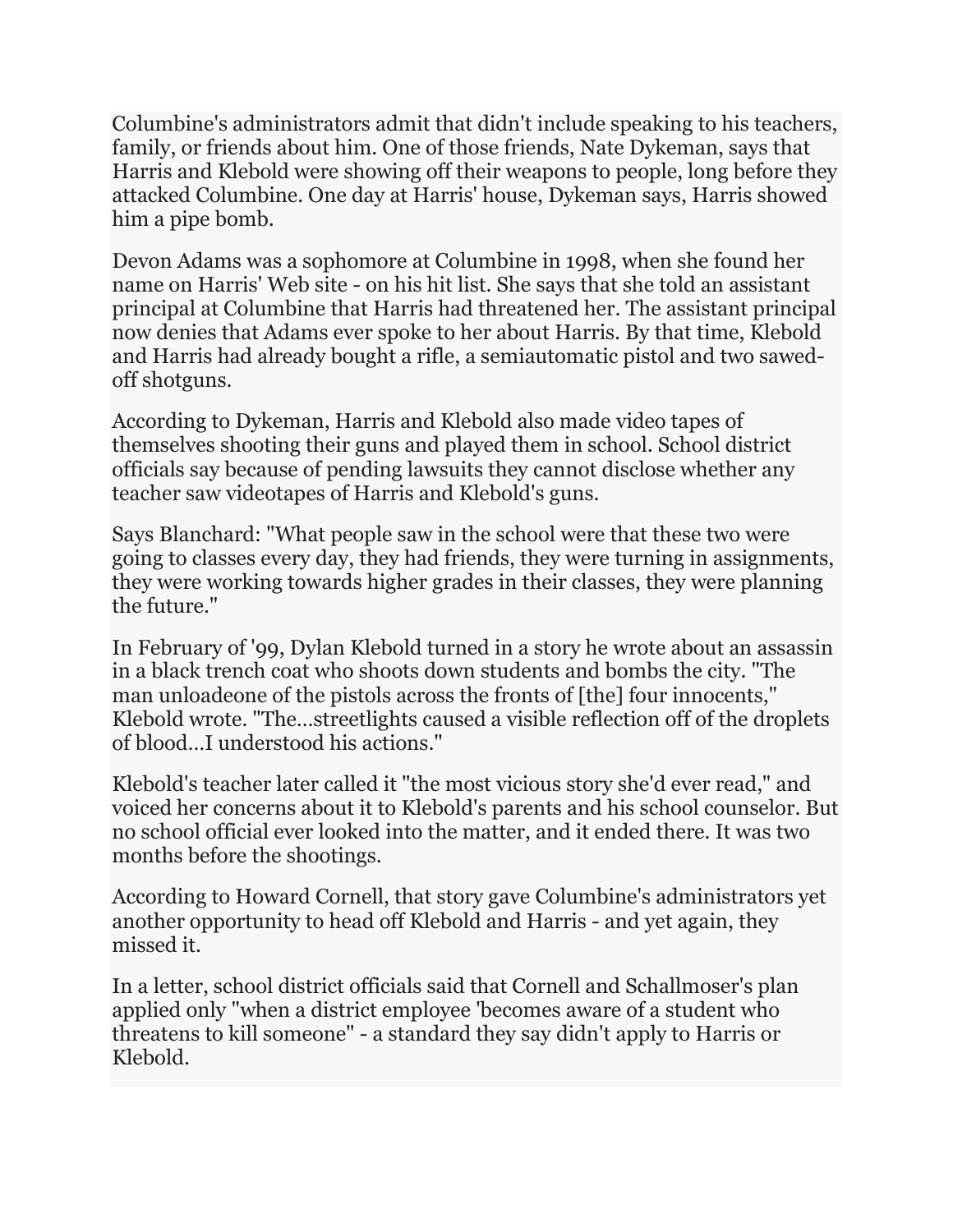But that's not what the plan says. The plan goes into effect when a student threatens "to kill another student or commit any act of violence." That standard did apply to Eric Harris.

Where were Harris and Klebold's parents all this time? They have never spoken publicly about Columbine, but in police interviews they said they had no idea about the arsenal of weapons their sons were amassing in their bedrooms - including knives, guns, cans full of gunpowder, coils of bomb fuse, and bombs - more than 100 of them, including pipe bombs, propane bombs and homemade grenades.

At night, while their parents were asleep, Harris and Klebold made video tapes in which they talked about all the weapons they had. Harris imagined his parents saying, "If only we had checked his room. If only we had asked more questions."

Two years after the shootings, families of the victims say they still don't know exactly what happened that day at Columbine, and whether their children might have been saved. Sheriff John Stone isn't talking - not to the families, not even to a Colorado Governor's Commission investigating the shootings.

The families have gone to court - they've filed nine separate lawsuits against the sheriff's department, the school district and the parents of Eric Harris and Dylan Klebold.

And yet, in spite of all its unanswered questions, some good has come out of Columbine. Young people are speaking up when they see signs that other kids may be planning violence, and police throughout America are being trained to act immediately when a killer takes control of a building - and not to stand by and wait for the SWAT teams to arrive.

Still, Columbine would seem to be the place where we can learn the most about school shootings and how to prevent them in the future. But two years have gone by, and some of those who know the most - school and police officials - are still not telling us everything they know.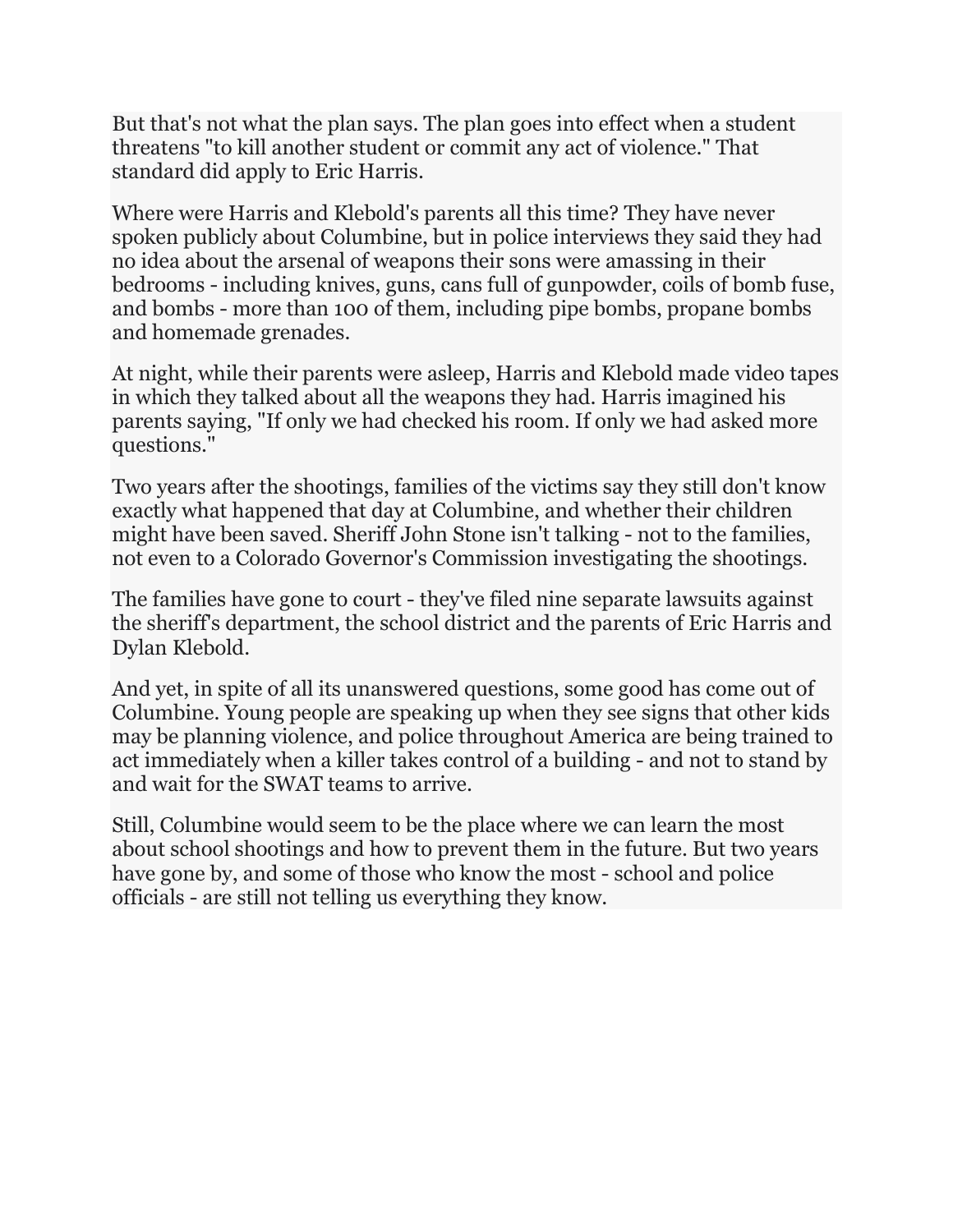AFFIDAVIT-

98-3365

COURT, JEFFERSON COUNTY,

COLORADO

INVESTIGATOR MIKE GUERRA, being duly sworn upon oath says:

That the foregoing offense(s) alleged was committed of this affiant's own personal

knowledge, and the facts stated therein are true.

Your affiant is of lawful age and a sworn peace officer of the Jefferson County Sheriff's Department, Golden, Colorado, in the County of Jefferson.

Your affiant states that the following facts are true and based upon his/her personal knowledge, as a result of his/her conversations with the persons named herein and reviewing their written reports.

On March 31, 1998, your affiant met with Investigator John Hicks and Investigator Glenn Grove of the Jefferson County Sheriff's Department. Investigator Hicks advised your affiant he met with Mrs. Judy Brown reference Eric David Harris, aka: Reb Doomer, who had been making threats on the Internet to her son, Brooks Brown. Investigator Hicks gave your affiant copies of this information, consisting of 12 pages retrieved from Eric David Harris's website [\(http://members.aol.com/rebdoomer/index.html\).](http://members.aol.com/rebdoomer/index.html)) Eric David Harris is known personally to Brooks Brown.

Your affiant read through the information and found that Harris describes building pipe bombs using materials such as pyrotechnics powder and fuse from commercial fireworks that he had disassembled.

Harris labeled the devices as "Atlanta" and "Pholus" and describes each as being 1 1/4 inch by six inch PVC pipe. Harris describes another device, "Peitro", as one inch by six inch PVC pipe and "Pazzie" as 3/4 inch by five inch PVC pipe. Harris states each is packed with powder from fountains, mortar shells and crackling balls, and each has a +14 inch mortar shell type fuse.

On February 15, 1998, at 4:00 p.m. there was a report of a pipe bomb placed in the field near Garrison and Field street county of Jefferson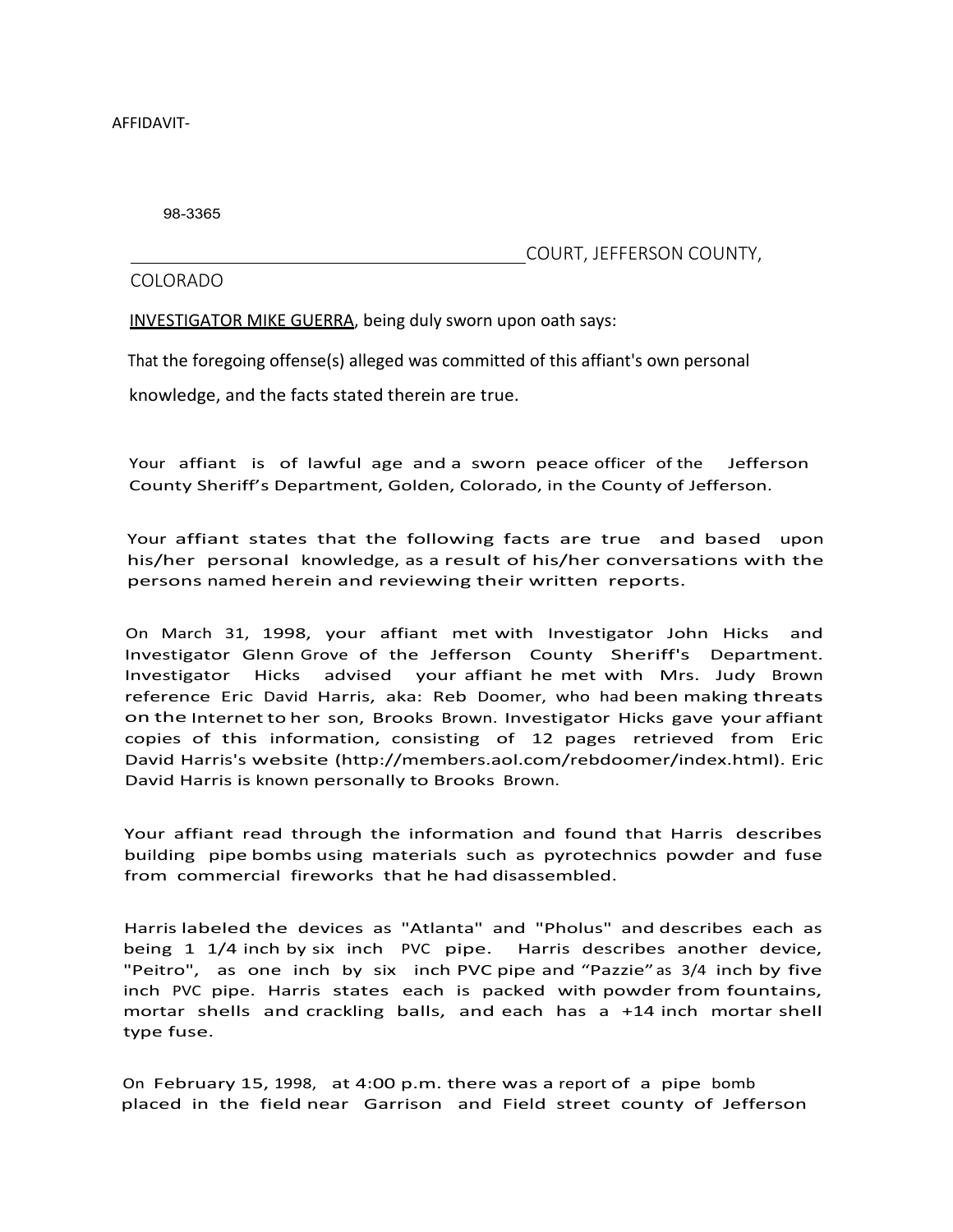State of Colorado. Investigator Glenn Grove, of the Jefferson County Bomb Squad, was dispatched to that location. Investigator Grove arrived, located and rendered the device safe. Investigator Grove described the device as a 1  $1/4$  inch by six to eight inch PVC pipe, with a red fuse. Contained in the pipe wasa gray, flaky powder. These items are consistent with material found in the type of commercial fireworks Harris described as components of his explosive devices.  $\cdot$ 

The size is consistent with the devices labeled by Harris as "Atlanta"and "Pholus".

Statements contained in the documents received from Mrs Brown from <http://members.aol.com/rebdoomer/index.html> are as follows:

"Philosophy So that's the only way to solve arguments with all you fuckheads out there, I just kill! God I cant wait till I can kill you people. Ill just go to some downtown area in some big ass city and blow up and shoot everything I can. Feel no remorse, no shame. Ich sage FICKT DU! I will rig up explosives all over a town and detonate each one of them at will after I mow down a whole fucking area full of you snotty ass rich mother fucking high

Subscribed and sworn to before me.

Dated -------------------

Notary Public

COURT, JEFFERSON COUNTY,COLORADO

INVESTIGATOR MIKE GUERRA, being duly sworn upon oath says:

That the foregoing offense{s) alleged was committed of this affiant's own personal knowledge, and the facts stated therein are true.

strung godlike attitude having worthless pieces of shit whores. i don't care if I live or die in the shoot out, all I want is to kill and injure as many of you pricks as I can, especially a few people. Like brooks brown".